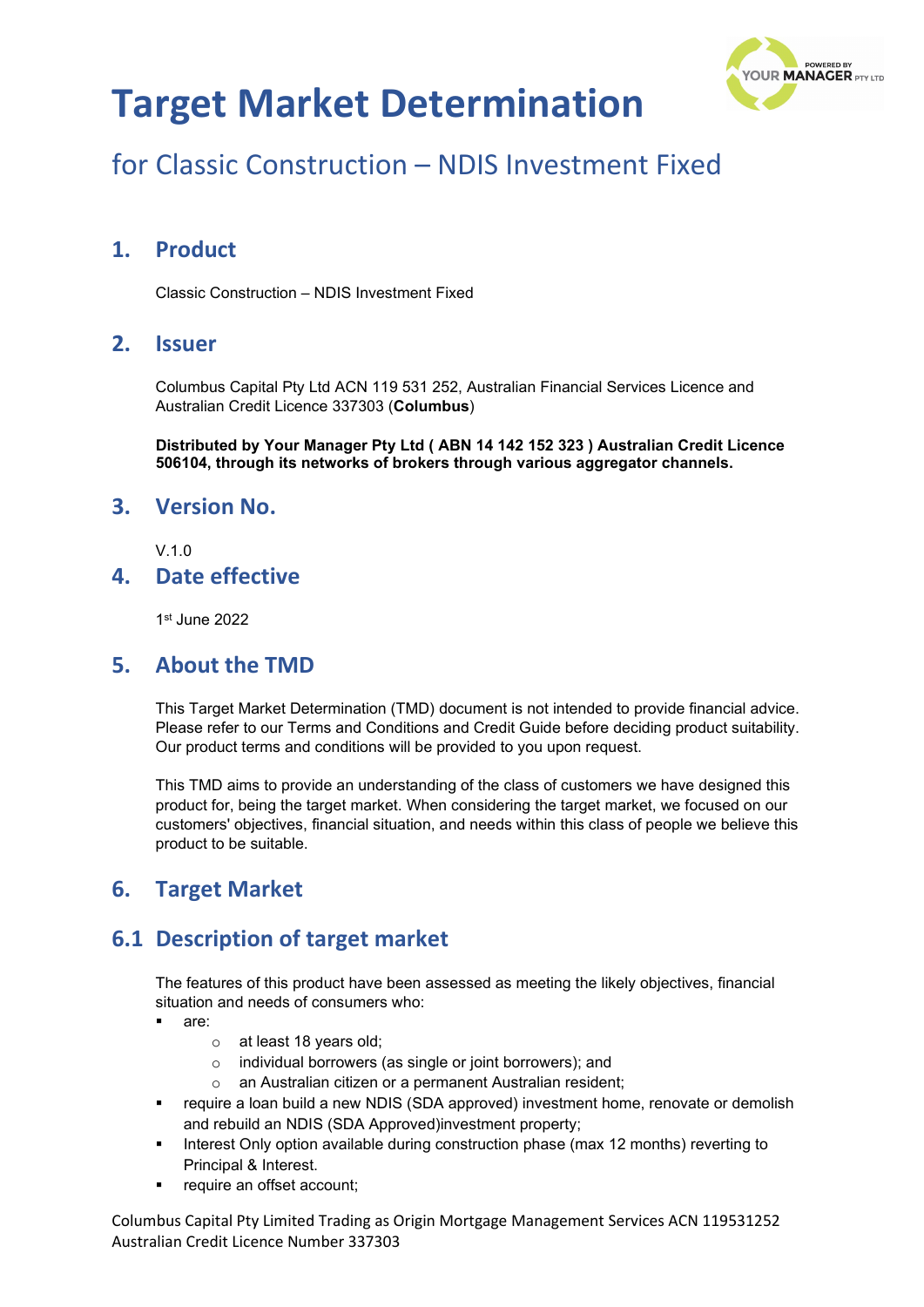



# for Classic Construction – NDIS Investment Fixed

- require the certainty of a fixed interest rate;
- **a** are able to make up to \$20k of extra repayments without penalty; and
- want the option of either principal and interest or interest only repayments.
- satisfy our eligibility criteria;

The product meets the likely objectives, financial situation and needs of consumers in the target market because it provides them with the certainty of a fixed rate for an initial period of time, allows them to deposit funds into an offset account and/or make additional payments directly into the loan to reduce the amount of interest payable up to \$20k additional per annum whilst maintaining the ability to draw on surplus funds when required. This product also allows consumers to select interest only or principal and interest repayments in order to reduce their overall debt and build equity.

### **6.2 Classes of consumers for who the product may not be suitable**

This product may not be suitable for consumers who:

- do not meet the eligibility requirements;
- are looking to purchase or refinance an existing residential owner occupied property;
- require the ability to provide alternative methods of income verification.

## **6.3 Description of the Product, including key attributes**

- Variable interest rate;
- Repayment options:
	- o principal and interest; or
	- o interest only
- Redraw available
- Minimum loan size: \$50,000
- Maximum Loan Size: \$2,000,000 (subject to LVR and postcode policy)
- Maximum LVR:
	- o 80% for Inner-City postcodes
	- o 90% for Regional postcodes
	- o 95% for Metro and Non-Metro postcodes
- Offset facility available
- Application fee is payable
- Settlement fee is payable
- Valuation fee is payable
- Ongoing fee is payable

## **7. Distribution Conditions/ Restrictions**

The following distribution channels and conditions have been assessed as being appropriate to direct the distribution of the product to the target market:

- **Direct** 
	- Online
	- By phone

Columbus Capital Pty Limited Trading as Origin Mortgage Management Services ACN 119531252 Australian Credit Licence Number 337303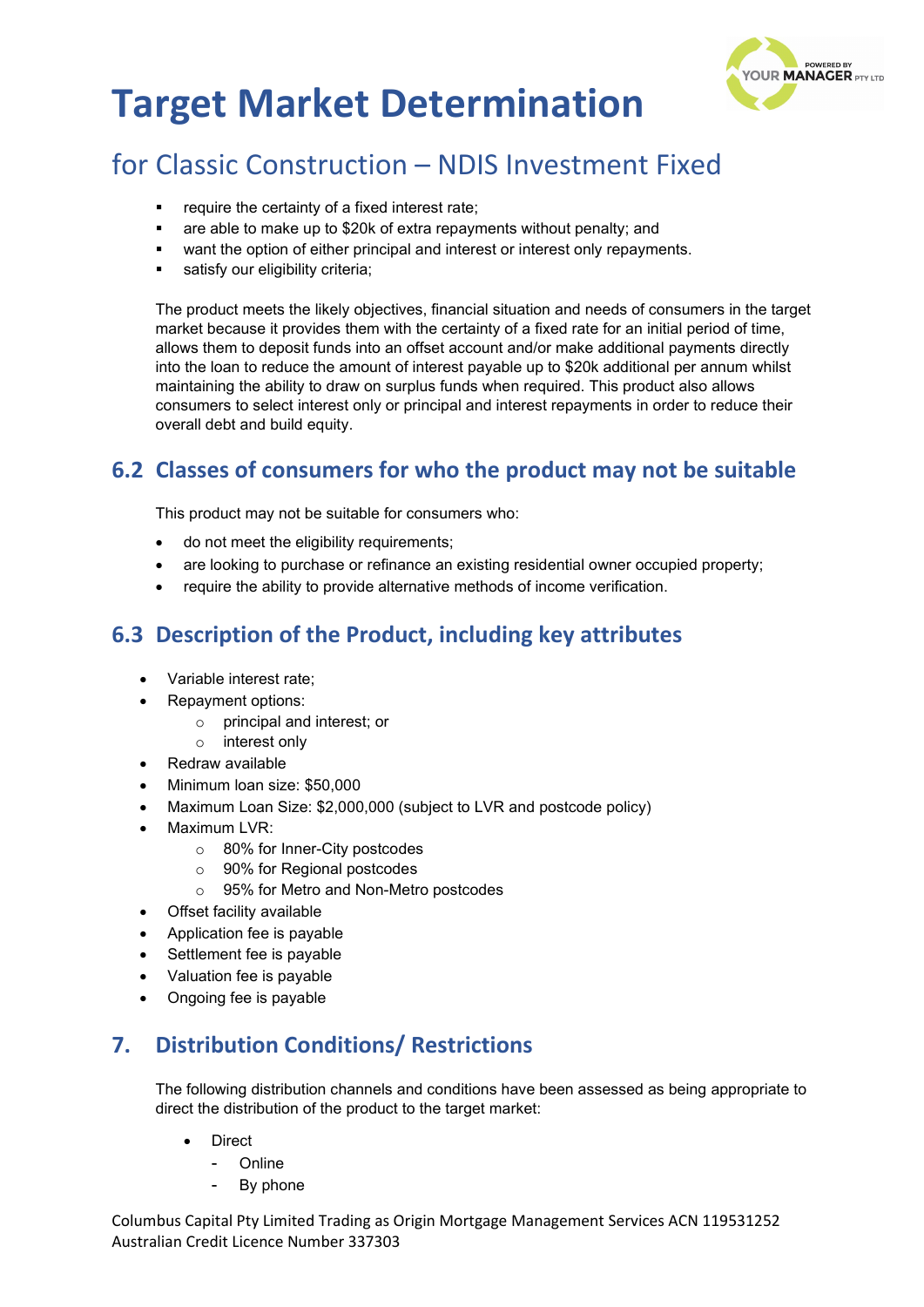# **Target Market Determination**



# for Classic Construction – NDIS Investment Fixed

- In person (e.g. branch, agency, or premises visit)
- Third party Accredited mortgage brokers subject to Best Interests Duty (BID)

The distribution channels and conditions are appropriate because:

- the product has a wide target market;
- our staff have the necessary training, knowledge and accreditation (if required) to assess whether the consumer is within the target market. All of our staff must continually satisfy annual compliance reviews.
- we rely on existing distributors, methods, controls and supervision already in place;
- our approval system has checks and controls in place to flag applicants who may be outside the target market; and
- accredited mortgage brokers are subject to a higher duty under BID to ensure that the product is in the best interests of the particular consumer.

#### **8. TMD Reviews**

We will review this TMD as follows:

| Initial review  | Within 12 months of the date of this TMD                                                                                                                                                                                                                                                                                                                                                                                                                                                                                                                                                                               |
|-----------------|------------------------------------------------------------------------------------------------------------------------------------------------------------------------------------------------------------------------------------------------------------------------------------------------------------------------------------------------------------------------------------------------------------------------------------------------------------------------------------------------------------------------------------------------------------------------------------------------------------------------|
| Periodic review | Each year on the anniversary of this TMD.                                                                                                                                                                                                                                                                                                                                                                                                                                                                                                                                                                              |
| Review triggers | Specific events will prompt Columbus to review this TMD, which<br>includes:<br>A significant dealing of the product to consumers outside the<br>target market occurs;<br>A significant number of complaints are received from<br>$\blacksquare$<br>customers in relation to the product;<br>A significant number of defaults occur;<br>A significant breach has occurred in connection with the<br>issuing and distribution of this product; and<br>A significant number of late repayments are being recorded;<br>A material change is made to this product.<br>۰<br>Unexpected early stage arrears are detected<br>۰ |

If a review trigger occurs, we will complete a review of the TMD within ten business days. Meanwhile, we will cease to offer this product to our customers until our TMD review concludes and any necessary changes to the product or TMD, including distribution methods, are made.